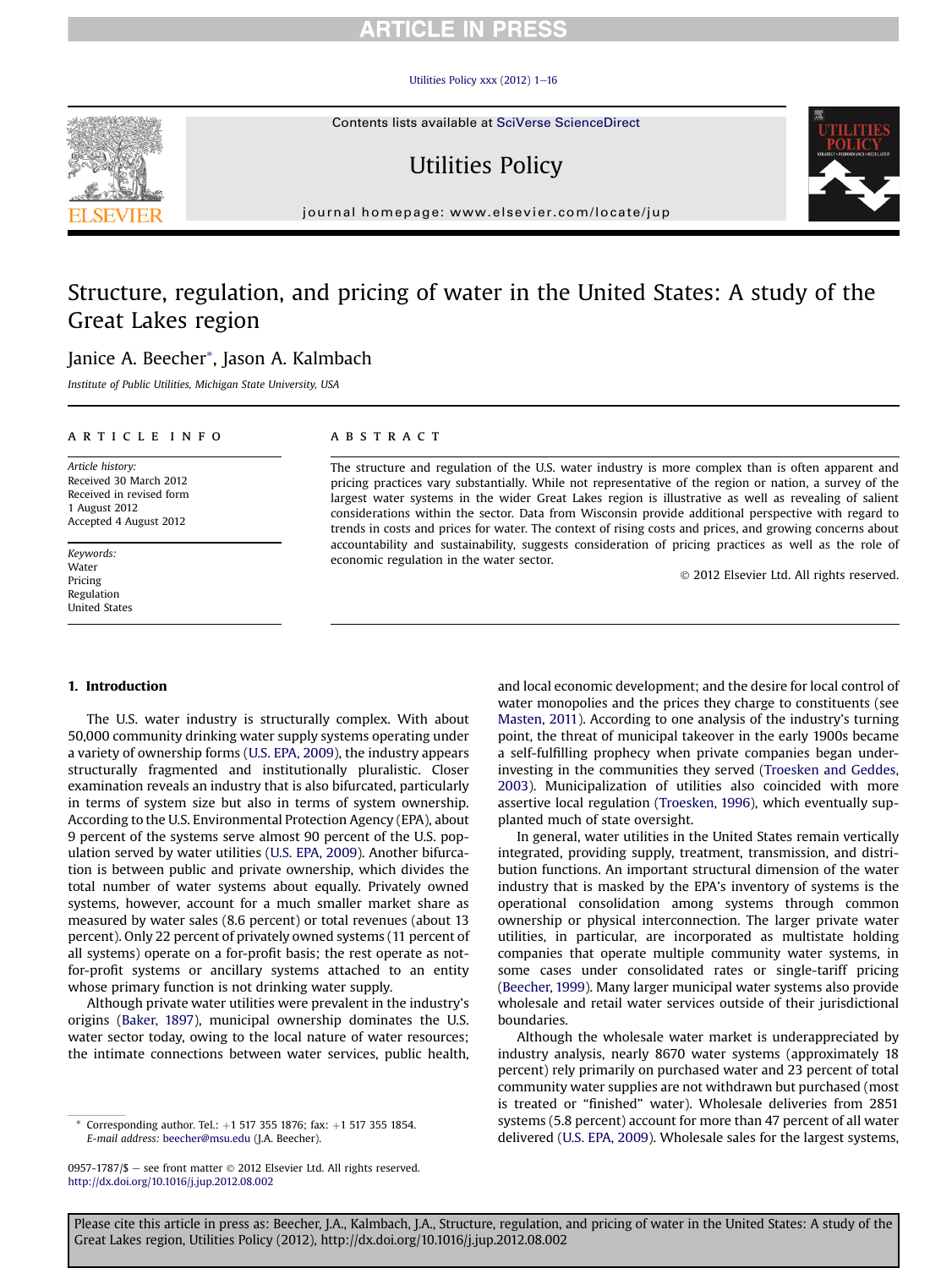## **RTICLE IN PRESS**

2 J.A. Beecher, J.A. Kalmbach / Utilities Policy xxx (2012) 1–16



Fig. 1. Map of water systems surveyed.

which utilize surface water supplies, account for a quarter of revenues from water sales. In other words, the U.S. water industry is more interconnected than might be recognized.

The structural character of the industry is also related to the nature of economic regulation. Privately owned water utilities are almost invariably regulated by state public utility commissions. Only a handful of commissions (Georgia, Michigan, Minnesota, North Dakota, South Dakota, and Washington, D.C.) have no authority over the sector [\(Beecher, 2011a\)](#page--1-0). Several states, however, have authority that extends to certain non-private systems.<sup>1</sup> Wisconsin is unique nationally in having comprehensive authority for the municipal water sector. State economic regulation of the water sector follows the traditional rate-base/rate-of-return (RBROR) methodology that prevails in the United States for distribution oriented electricity and natural gas utilities (see [Beecher, 2011b](#page--1-0)). Water utilities are quintessential monopolies and regulation provides a proxy for competition in the context of market failure. Regulators ensure that spending is prudent and prices are just. A challenge for water-sector regulators is the contrast between larger utilities and the many small private companies that lack scale as well as technical, financial, and managerial capacity [\(U.S. EPA,1999](#page--1-0)). Returns to scale for the water sector are significant but not unlimited because economies in production and treatment are offset by diseconomies in water distribution (see [Abbott and Cohen, 2009\)](#page--1-0).<sup>2</sup>

Regulation probably has more influence than the industry's ownership profile implies. Many private utilities (the unit considered by economic regulators) operate multiple water systems (the unit considered by environmental regulators). The uniform systems of accounts for water utilities developed by the National Association of Regulatory Utility Commissioners ([NARUC, 1996\)](#page--1-0) as well as the "utility basis" for ratemaking [\(AWWA, 2000\)](#page--1-0) and other

<sup>1</sup> A survey of state public service commissions (IPU 2011) reveals 13 states regulate municipalities under certain conditions, with fewer still regulating cooperative (9) and not-for-profit systems (3).

generally accepted regulatory practices are used by many unregulated water systems.<sup>3</sup> These practices include cost-based or fullcost water pricing [\(Beecher, 2011b\)](#page--1-0), with limits to subsidies and transfers that distort price signals and undermine efficiency in both production and consumption. Economic regulation exacts an administrative cost and is itself an imperfect institution. When well implemented, however, regulation can promote contemporary efficiency and sustainability goals for all water systems, regardless of ownership structure.

The water industry's complex structure is a challenge for both public policy and empirical investigation. Survey sampling, validity, and reliability limitations make generalization problematic. Several water rate surveys have been published over the years. Some are national in focus (e.g., [Raftelis, 2010\)](#page--1-0) while many others are more regional or state specific. $4$  The quantitative research on how price and income affect consumer behavior is also extensive (see [Dalhuisen et al., 2003](#page--1-0); [Olmstead and Stavins, 2007](#page--1-0)). Although water demand is relatively price inelastic, it is not perfectly so and both rate levels and rate structures influence consumption behavior. Growing concerns about water resources, along with rising prices, are bringing increasing attention to the dynamics among cost, price, demand, and the financial sustainability of water systems.

Although water rate studies abound, few appreciate the intricate details within this salient but rather obscure and arcane area of policymaking. This study opted for a stratified approach that deliberately sacrifices representativeness in return for a more indepth and hopefully insightful analysis of industry structure, economic regulation, and pricing practices. The methodology underscores the importance of accurate and thorough data collection for capturing the complexity of utility ratemaking practices. In

Please cite this article in press as: Beecher, J.A., Kalmbach, J.A., Structure, regulation, and pricing of water in the United States: A study of the Great Lakes region, Utilities Policy (2012), http://dx.doi.org/10.1016/j.jup.2012.08.002

<sup>&</sup>lt;sup>2</sup> Diminishing returns to scale are also a consideration in electricity distribution [\(Kwoka, 2005](#page--1-0)).

 $3$  The term "best practices" is intentionally avoided here because of its highly subjective and transient nature. "Generally accepted" implies wide practice of a method that has been subjected to professional scrutiny and, most likely, judicial review.

<sup>4</sup> See [Environmental Finance Center \(2011\)](#page--1-0) for a profile of Georgia water rates; see [Tighe and Bond \(2010\)](#page--1-0) for an overview of water rates in Massachusetts.